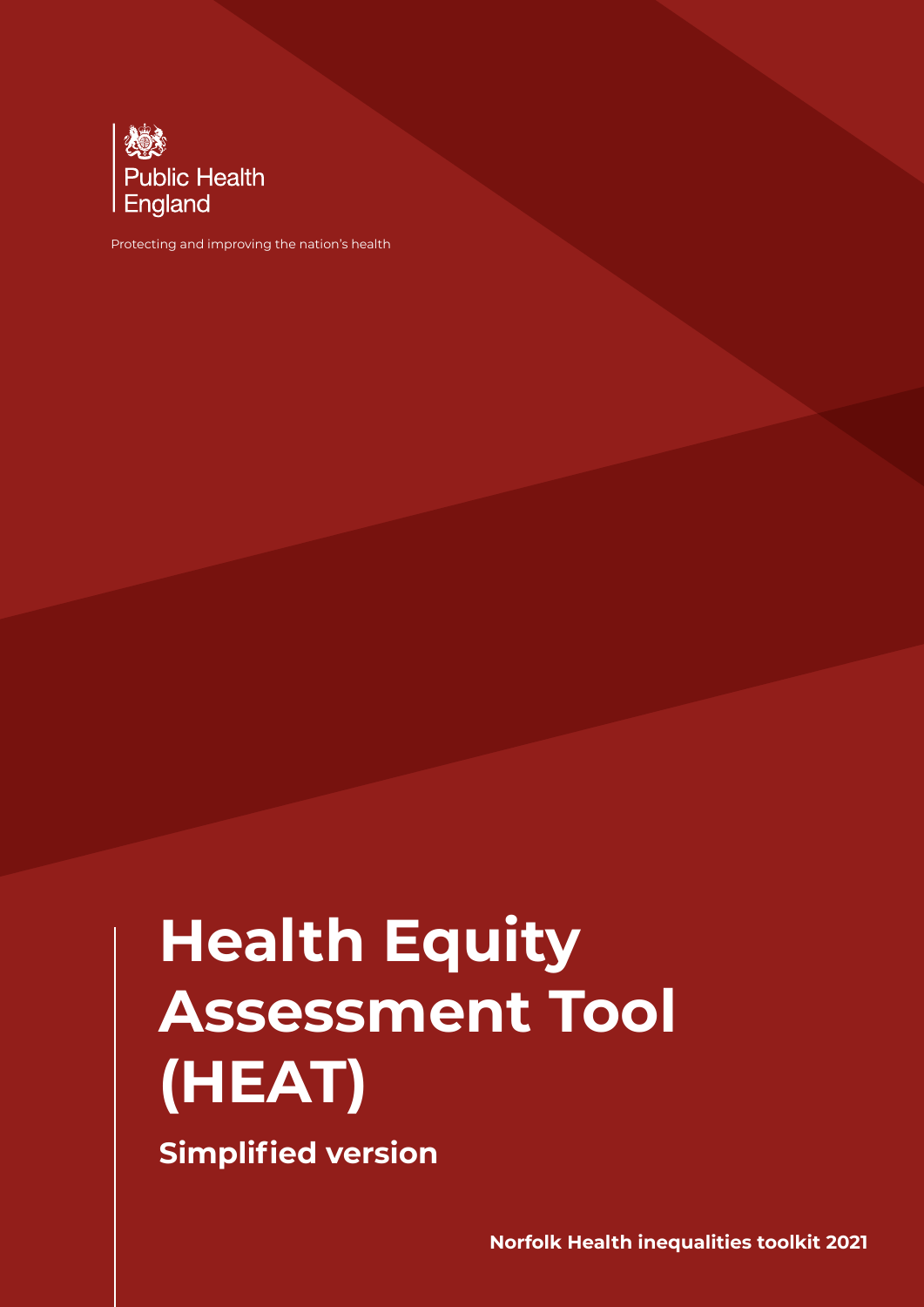### **Health Equity Assessment Tool (HEAT)**

# **About Public Health England**

Public Health England exists to protect and improve the nation's health and wellbeing, and reduce health inequalities. We do this through world-leading science, research, knowledge and intelligence, advocacy, partnerships and the delivery of specialist public health services. We are an executive agency of the Department of Health and Social Care, and a distinct delivery organisation with operational autonomy. We provide government, local government, the NHS, Parliament, industry and the public with evidence-based professional, scientific and delivery expertise and support.

#### **Public Health England**

Wellington House 133-155 Waterloo Road London SE1 8UG Tel: 020 7654 8000 [www.gov.uk/phe](http://www.gov.uk/phe)  Twitter: [@PHE\\_uk](https://twitter.com/PHE_uk) Facebook: [www.facebook.com/PublicHealthEngland](http://www.facebook.com/PublicHealthEngland)

Prepared by: Lina Toleikyte, Public Health Manager, National Health Inequalities Team For queries relating to this document, please contact: [Lina.Toleikyte@phe.gov.uk](mailto:Lina.Toleikyte%40phe.gov.uk?subject=) or [health.equity@phe.gov.uk](mailto:health.equity%40phe.gov.uk?subject=)

## **OGL**

© Crown copyright 2020

You may re-use this information (excluding logos) free of charge in any format or medium, under the terms of the Open Government Licence v3.0. To view this licence, visit OGL. Where we have identified any third party copyright information you will need to obtain permission from the copyright holders concerned.

Published September 2020 PHE publications gateway number: GW-1167

PHE supports the UN Sustainable Development Goals



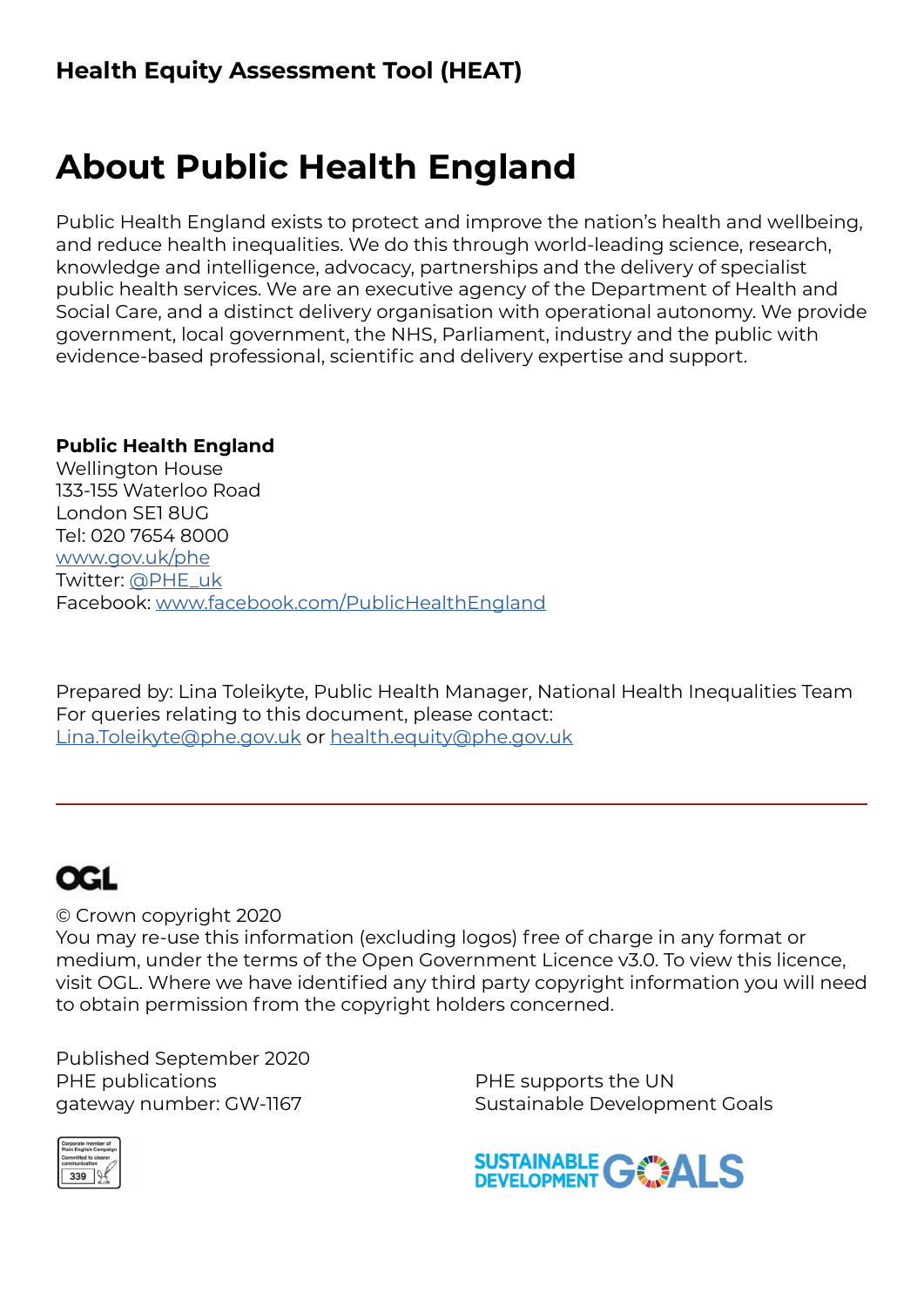# **About HEAT**

#### **What is HEAT?**

HEAT is a tool consisting of a series of questions and prompts, which are designed to help you systematically assess health inequalities related to your work programme and identify what you can do to help reduce inequalities. It will also help you to consider the requirements of the Equality Act 2010.

#### **When and why should I use it?**

HEAT has similarities to other health equity assessment tools, but is unique in providing a lightweight yet still systematic framework for assessing and driving action on health inequalities.

It provides an easy-to-follow template which can be applied flexibly to suit your work programme. Its specific prompts ensure consideration of multiple dimensions of health inequalities.

#### **How is it structured?**

The tool has 4 stages:

- **1. Prepare.**
- **2. Assess.**
- **3. Refine and apply.**
- **4. Review.**

It is designed to be completed at the start of a work plan to help you consider its potential effects, but it can be used retrospectively. In practice, your assessment is likely to be iterative and will help you continuously improve the contribution of your work to reducing health inequalities.

Because tackling health inequalities at scale is likely to require 'buy-in' from senior leaders in your organisation or the system you work in, we recommend that the use of the HEAT process is sponsored by a senior leader.

#### **This document provides a simplified version of the tool.**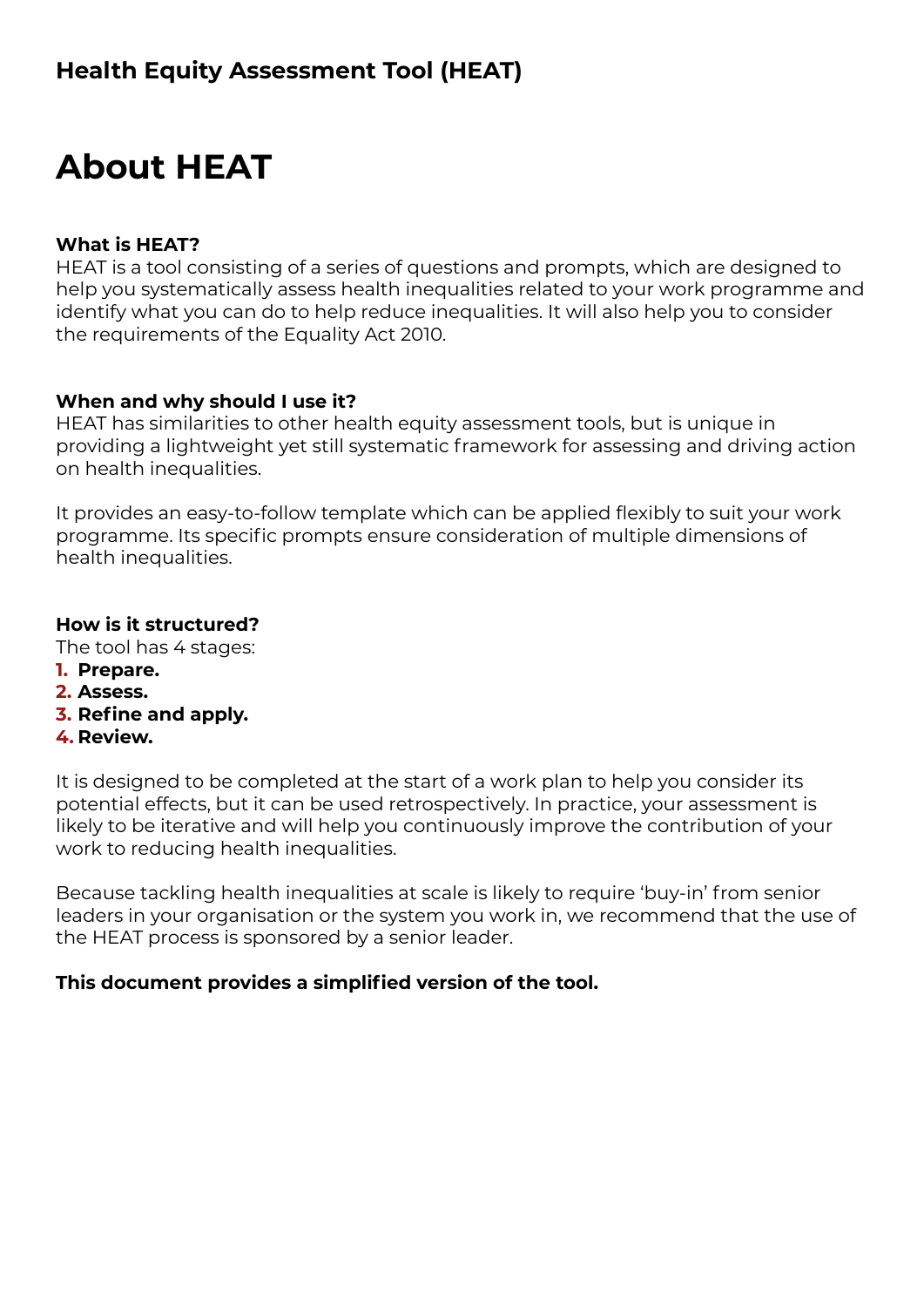### **Health Equity Assessment Tool (HEAT)**

#### **What should be considered when completing it?**

There are a number of different dimensions or characteristics to consider when completing HEAT.

- **1.** The protected characteristics outlined in the Equality Act 2010 are as follows:
	- **•** age
	- **•** sex
	- **•** race
	- **•** religion or belief
	- **•** disability
	- **•** sexual orientation
	- **•** gender reassignment
	- **•** pregnancy and maternity
	- **•** marriage and civil partnership
- **2.** Socio-economic differences by individual socio-economic position e.g. National Statistics Socio-economic Classification, employment status, income, area deprivation.
- **3.** Area variations by deprivation level (Index of Multiple Deprivation), service provision, urban/rural or in general.
- **4.** Vulnerable and Inclusion Health groups, for example people experiencing homelessness, people in prison, or young people leaving care.

#### **What should be considered when completing it?**

Health inequalities are unjust differences in health and wellbeing between different groups of people (communities) which are systematic and avoidable. Health inequalities in England exist across a range of dimensions or characteristics, including the nine protected characteristics of the Equality Act 2010, socio-economic status, geographic deprivation, or being part of a vulnerable or Inclusion Health group.

#### **Health inequalities may be driven by:**

- **1.** Different experiences and distribution of the wider determinants of health or structural factors. For example, the environment, community life, income or housing. In other words, the social economic and environmental conditions in which people live, work and play.
- **2.** Different exposure to social, economic and environmental stressors and adversities. These affect states of mind from an early age and throughout life. Stress and psychological wellbeing directly affect resilience, health conditions and health behaviours.
- **3.** Differences in health behaviours or other risk factors between groups, for example smoking, diet, and physical activity levels have different social distributions. Health behaviours may be influenced by wider determinants of health, like income.
- **4.** Unequal access to or experience of health and other services between social groups.

People who share protected characteristics, as defined in the Equality Act 2010, may experience poorer health outcomes as a direct result of discrimination or due to different experiences of the factors described above.